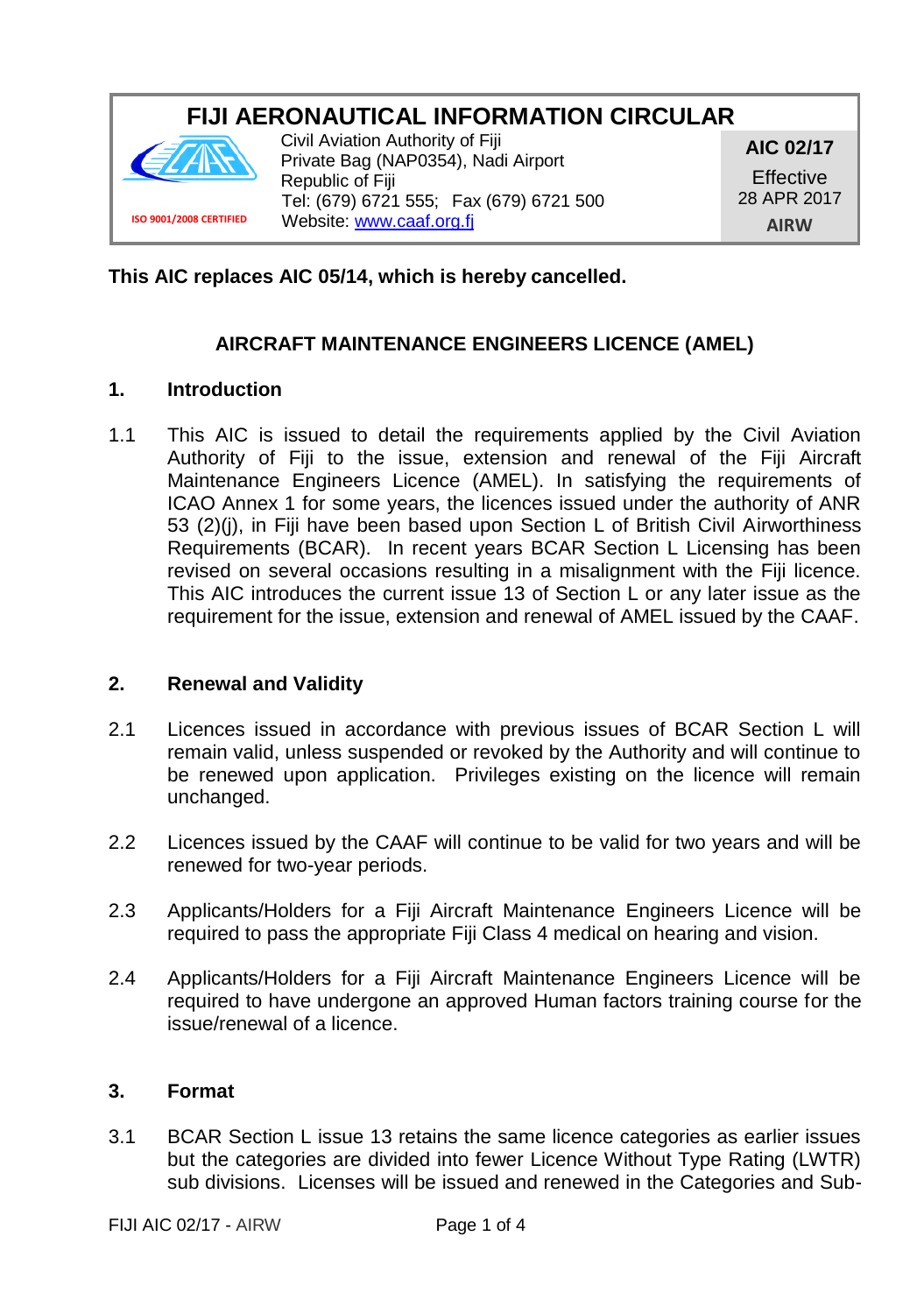divisions shown in BCAR Section L issue 13 or any later issue. The LWTR Categories and Sub-divisions are listed in Table 1, Chapter L1, and the Type Ratings applicable are listed in Table 2, Chapter L1, of BCAR Section L and UK CAA Airworthiness Notice Number 10.

3.2 From the date of issue of this AIC, licences issued by the Authority will be produced in a revised format. The licence will consist of computer printed loose-leaf pages inserted into a new style binder.

### 4. **Updating**

- 4.1 Licences will be updated to the current issue of Section L at first renewal after the issue date of this AIC where all the appropriate examination syllabus subjects have previously been passed.
- 4.2 Licence holders applying for extension to existing licences will be required to sit examinations in the new Category Sub-divisions shown in Section L issue 13 or later.
- 4.3 Licence holders wishing to update to the latest Category Sub-divisions and Type Ratings shown in Section L issue 13, should apply to the Authority on application form AD300 and may in some cases be required to be examined on subjects included in the current examination syllabus and not covered in previous examinations.

### **5. Change from Section L Issue 7**

5.1 Category 'A' Licence Without Type Rating (LWTR) Aeroplanes 1 will only be granted in combination with either Category 'C' Piston Engines – Aeroplanes or Category 'C' Turbine Engines, as requested when applying for the licence. Similarly Category 'C' Piston Engines – Aeroplanes will only be granted in combination will Category 'A' Aeroplanes 1. BCAR Section L Chapter L2 Paragraph 3.4 refers.

### **6. Examinations**

6.1 Examples of the examinations required at update are: - Category 'A' when converting a licence from Unpressurised Metal Aeroplanes to Aeroplanes 1, the holder will be required to be examined on Pressurisation Systems as shown in module 4 of the Section L syllabus unless this has already been covered in previous examinations. Holders of licences in category 'C' Jet Turbine Engines converting to Turbine Engines – Aeroplanes, will be required to be examined on Propellers unless this has been covered in previous examinations for Propeller Turbine Engines or Piston Engines. No examination will be required when converting Pressurised Metal Aeroplanes to Aeroplanes 2 or when converting Propeller Turbine Engines to Turbine Engines - Aeroplanes.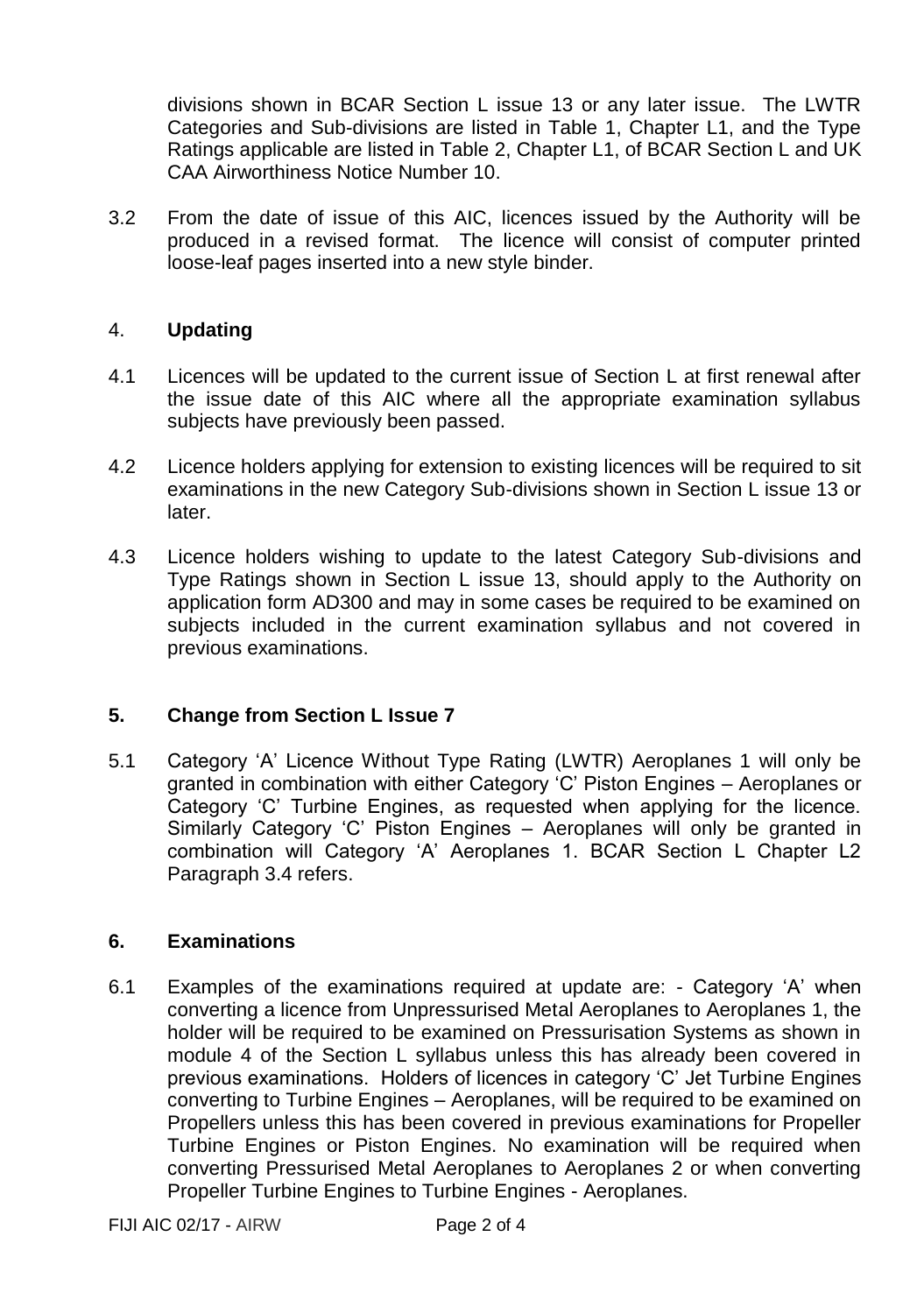- 6.2 The above examinations (where required) to update a licence to the latest standard will be conducted as oral examinations and may be carried out separately or in conjunction with a Type Rating or Group Type Rating if applicable.
- 6.3 Candidates failing to reach the required standard in an examination for one Category or Sub division only, may be credited with any modules passed for a period of twelve months from the date of that examination.
- 6.4 Applications will not be accepted for partial examination unless the remaining modules have previously been passed.
- 6.5 This authority does not apply penalty marking and the pass mark in any of these examinations is 75% in each multiple-choice module and 70% in the essay paper.

### **7. Categories 'X' and 'R'.**

- 7.1 The avionics LWTR categories and Type Ratings have been regrouped into fewer subdivisions; these licences will also be updated automatically at first renewal after the issue date of this AIC where all appropriate examinations have previously been passed.
- 7.2 Compasses are now included in Category 'X' Instruments, except for the Compensation and Adjustment. The LWTR Compass Compensation and Adjustment (Paragraph 15 of Airworthiness Notice No. 10) may now be added to any Type Rated Licence in Categories 'A' 'C' 'X' and 'R' provided that the (written only), LWTR Compass Compensation and Adjustment examination has been passed.
- 7.3 Category 'R' LWTR Radio Communications and Navigation are now combined; the appropriate Type Rating is Paragraph 12.2. The sub division, Radio - Communications and Navigation, must be held before the licence can be extended to include the LWTR Category 'R' Radio - Radar. Type Ratings in Category 'R' Radio will be issued to holders of the appropriate LWTR showing an acceptable Record of Experience without examination.

### **8. Validation**

- 8.1 ANR 15 sub-section 3 (b) and ANR 16 sub-section 4(b) refers to the holder of an engineer's license under the law of a country other than Fiji and rendered valid under the said regulation, in accordance with the privileges endorsed on the license.
- 8.2 Persons holding valid ICAO Annex 1 foreign licenses who are required to make certification on Fiji registered aircraft under special circumstances such as an unscheduled maintenance that has to be done out of Fiji base or facility which